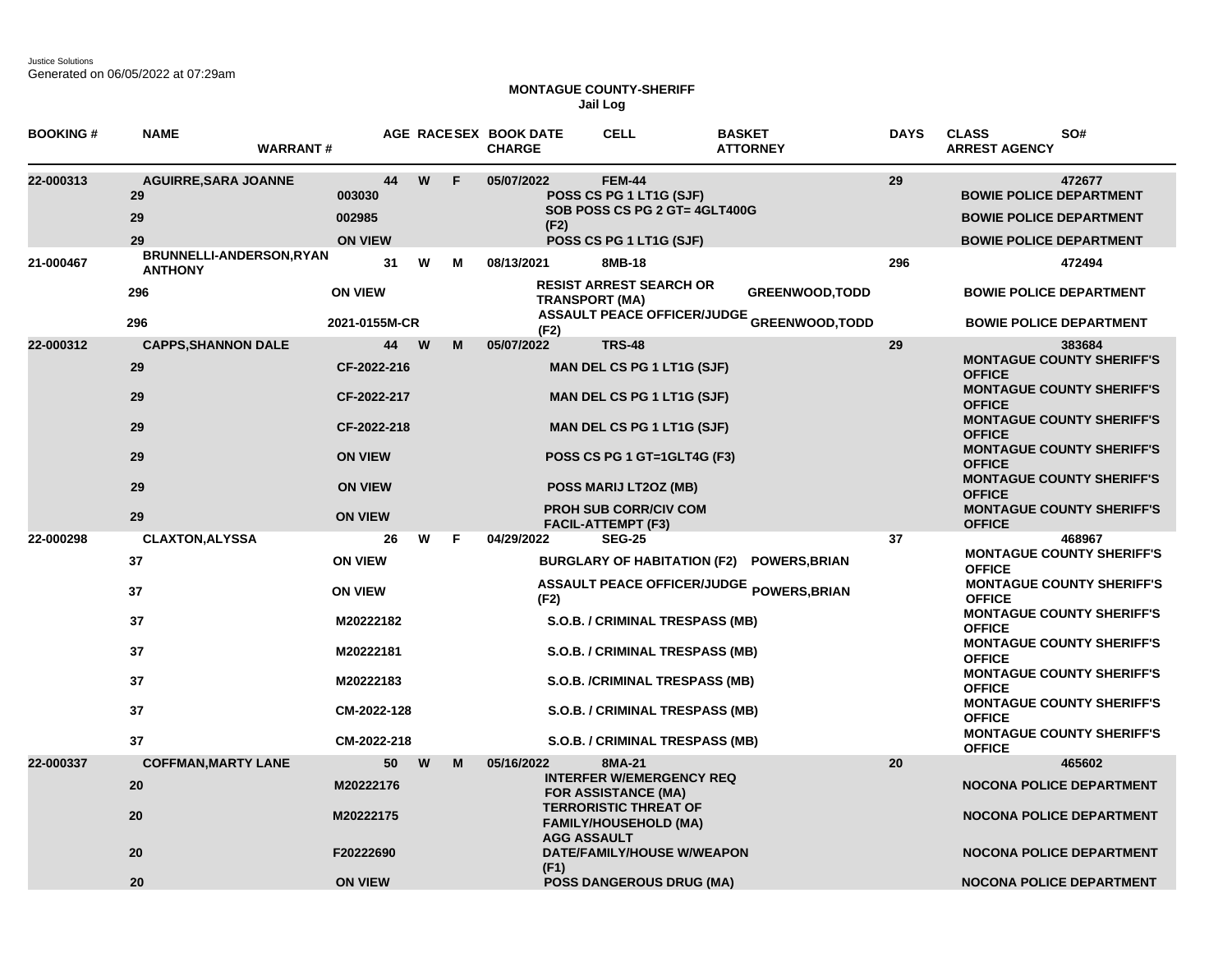| 22-000270 | <b>COOK, JAMES ROBERT</b>           | 43                               | W        | М | 04/19/2022                                                 | 8MA-21                                                                                          |                       | 47 | 470187                                                                                                           |
|-----------|-------------------------------------|----------------------------------|----------|---|------------------------------------------------------------|-------------------------------------------------------------------------------------------------|-----------------------|----|------------------------------------------------------------------------------------------------------------------|
|           | 47                                  | F20222684                        |          |   |                                                            | BURGLARY OF HABITATION (F2) ROTRAMBLE, CHE                                                      |                       |    | <b>MONTAGUE COUNTY SHERIFF'S</b><br><b>OFFICE</b>                                                                |
| 22-000362 | <b>COOMER, REESE KYLE</b><br>5<br>5 | 34<br>1722950<br><b>ON VIEW</b>  |          | M | 05/31/2022<br>(MA)<br><b>WEAPON (F2)</b>                   | 8MA-19<br>THEFT PROP GT=\$750LT\$2,500<br><b>AGG ASSAULT W/DEADLY</b>                           |                       | 5  | 472805<br><b>MONTAGUE COUNTY SHERIFF'S</b><br><b>OFFICE</b><br><b>MONTAGUE COUNTY SHERIFF'S</b><br><b>OFFICE</b> |
| 22-000215 | <b>CROUCH, JOHN MARK</b>            | 51                               | W        | м | 03/28/2022                                                 | 8MA-19                                                                                          |                       | 69 | 472756                                                                                                           |
|           | 69                                  | F20222665                        |          |   |                                                            | <b>FORGERY GOVT/NATIONAL</b><br><b>INST/MONEY/SECURITY (F3)</b><br><b>FORGERY GOVT/NATIONAL</b> |                       |    | <b>MONTAGUE COUNTY SHERIFF'S</b><br><b>OFFICE</b><br><b>MONTAGUE COUNTY SHERIFF'S</b>                            |
|           | 69                                  | F20222666                        |          |   |                                                            | <b>INST/MONEY/SECURITY (F3)</b><br><b>FORGERY GOVT/NATIONAL</b>                                 |                       |    | <b>OFFICE</b><br><b>MONTAGUE COUNTY SHERIFF'S</b>                                                                |
|           | 69                                  | F22-6J4                          |          |   |                                                            | <b>INST/MONEY/SECURITY (F3)</b><br><b>FORGERY GOVT/NATIONAL</b>                                 |                       |    | <b>OFFICE</b><br><b>MONTAGUE COUNTY SHERIFF'S</b>                                                                |
|           | 69                                  | CR22-00138                       |          |   |                                                            | <b>INST/MONEY/SECURITY (F3)</b>                                                                 |                       |    | <b>OFFICE</b>                                                                                                    |
| 22-000206 | <b>CRUM, DAWSON STEVE</b><br>72     | 51<br>2022-0015M-CR              | W        | М | 03/25/2022<br>1 GT 1 G LT 4 G (F3)                         | 8MB-21<br><b>SURETY OFF BOND -POSS CS PG</b>                                                    |                       | 72 | 384561<br><b>MONTAGUE COUNTY SHERIFF'S</b><br><b>OFFICE</b>                                                      |
| 22-000289 | <b>CUNNINGHAM, ROBERT EARL</b>      | 32                               | W        | м | 04/26/2022                                                 | 8MB-18                                                                                          |                       | 40 | 419423                                                                                                           |
|           | 40                                  | 2020-0096-CR                     |          |   | <b>FAM/HOUSE MEM IMPEDE</b><br><b>BREATH/CIRCULAT (F3)</b> | <b>MOTION TO REVOKE ASSAULT</b>                                                                 | <b>RENFRO,ZACHARY</b> |    | <b>BOWIE POLICE DEPARTMENT</b>                                                                                   |
|           | 40                                  | 2021-0177M-CR                    |          |   | $1 <$ 1G (SJF)                                             | <b>MOTION TO REVOKE POSS CS PG</b>                                                              |                       |    | <b>BOWIE POLICE DEPARTMENT</b>                                                                                   |
| 22-000273 | DIFFENDERFER, JAMEY WADE            | 40                               | W        | M | 04/20/2022                                                 | 8MB-19                                                                                          |                       | 46 | 455440                                                                                                           |
|           | 46                                  | <b>ON VIEW</b>                   |          |   | (F1)                                                       | MAN DEL CS PG 1 GT=4GLT200G                                                                     | <b>ROTRAMBLE, CHE</b> |    | <b>MONTAGUE COUNTY SHERIFF'S</b><br><b>OFFICE</b>                                                                |
|           | 46                                  | CM-2022-214                      |          |   |                                                            | <b>POSS DANGEROUS DRUG (MA)</b>                                                                 | <b>ROTRAMBLE,CHE</b>  |    | <b>MONTAGUE COUNTY SHERIFF'S</b><br><b>OFFICE</b><br><b>MONTAGUE COUNTY SHERIFF'S</b>                            |
|           | 46                                  | CM-2022-213                      |          |   |                                                            | POSS CS PG 3 LT 28G (MA)                                                                        | <b>ROTRAMBLE, CHE</b> |    | <b>OFFICE</b><br><b>MONTAGUE COUNTY SHERIFF'S</b>                                                                |
|           | 46                                  | CM-2022-215                      |          |   | POSS MARIJ LT2OZ (MB)                                      |                                                                                                 | <b>ROTRAMBLE, CHE</b> |    | <b>OFFICE</b><br><b>MONTAGUE COUNTY SHERIFF'S</b>                                                                |
|           | 46                                  | <b>ON VIEW</b>                   |          |   |                                                            | POSS CS PG 1 GT=4GLT200G (F2) ROTRAMBLE, CHE                                                    |                       |    | <b>OFFICE</b>                                                                                                    |
| 22-000203 | <b>DONOHUE, AMBER DISIREE</b><br>74 | 43<br>2021-0115M-CR              | W        | F | 03/23/2022                                                 | <b>FEM-44</b><br>FTA-SOB-POSS CS PG 1 LT1G                                                      |                       | 74 | 472286<br><b>MONTAGUE COUNTY SHERIFF'S</b>                                                                       |
| 22-000285 | <b>FRIE, WENDELL</b>                | 60                               | <b>W</b> | M | (SJF)<br>04/25/2022                                        | <b>TRS-48</b>                                                                                   |                       | 41 | <b>OFFICE</b><br>468947                                                                                          |
|           | 41                                  | 2014-0021M-CR                    |          |   | GT 4G LT 200G (F2)                                         | <b>MOTION TO REVOKE-POCS PG1</b>                                                                | <b>RENFRO,ZACHARY</b> |    | <b>MONTAGUE COUNTY SHERIFF'S</b><br><b>OFFICE</b>                                                                |
|           | 41                                  | #22-1011                         |          |   | <b>CONVICTION (SJF)</b>                                    | <b>EVADING ARREST DET W/PREV</b>                                                                |                       |    | <b>MONTAGUE COUNTY SHERIFF'S</b><br><b>OFFICE</b>                                                                |
| 22-000363 | <b>GALE, CKIERRA RAE</b>            | 39                               | W        | F | 05/31/2022                                                 | <b>FEM-43</b>                                                                                   |                       | 5  | 472244                                                                                                           |
|           | 5                                   | <b>ON VIEW</b>                   |          |   | <b>WEAPON (F2)</b><br><b>MTP - ASSAULT</b>                 | AGG ASSAULT W/DEADLY                                                                            |                       |    | <b>MONTAGUE COUNTY SHERIFF'S</b><br><b>OFFICE</b>                                                                |
|           | 5                                   | 2020-0122M-CR                    |          |   | PREV CONVIAT (F3)                                          | <b>FAMILY/HOUSEHOLD MEMBER</b>                                                                  |                       |    | <b>MONTAGUE COUNTY SHERIFF'S</b><br><b>OFFICE</b>                                                                |
| 22-000244 | <b>HAWTHORNE, JAMES MATTHEW</b>     | 32                               | W        | M | 04/07/2022                                                 | 8MB-19                                                                                          |                       | 59 | 417298                                                                                                           |
|           | 59<br>59                            | <b>ON-VIEW</b><br><b>ON-VIEW</b> |          |   |                                                            | <b>PUBLIC INTOXICATION (MC)</b><br><b>ESCAPE FROM CUSTODY (MA)</b>                              | <b>COLE, TIM</b>      |    | <b>NOCONA POLICE DEPARTMENT</b><br><b>NOCONA POLICE DEPARTMENT</b>                                               |
|           | 59                                  | <b>ON-VIEW</b>                   |          |   | <b>TRANSPORT (MA)</b>                                      | <b>RESIST ARREST SEARCH OR</b>                                                                  | <b>COLE, TIM</b>      |    | <b>NOCONA POLICE DEPARTMENT</b>                                                                                  |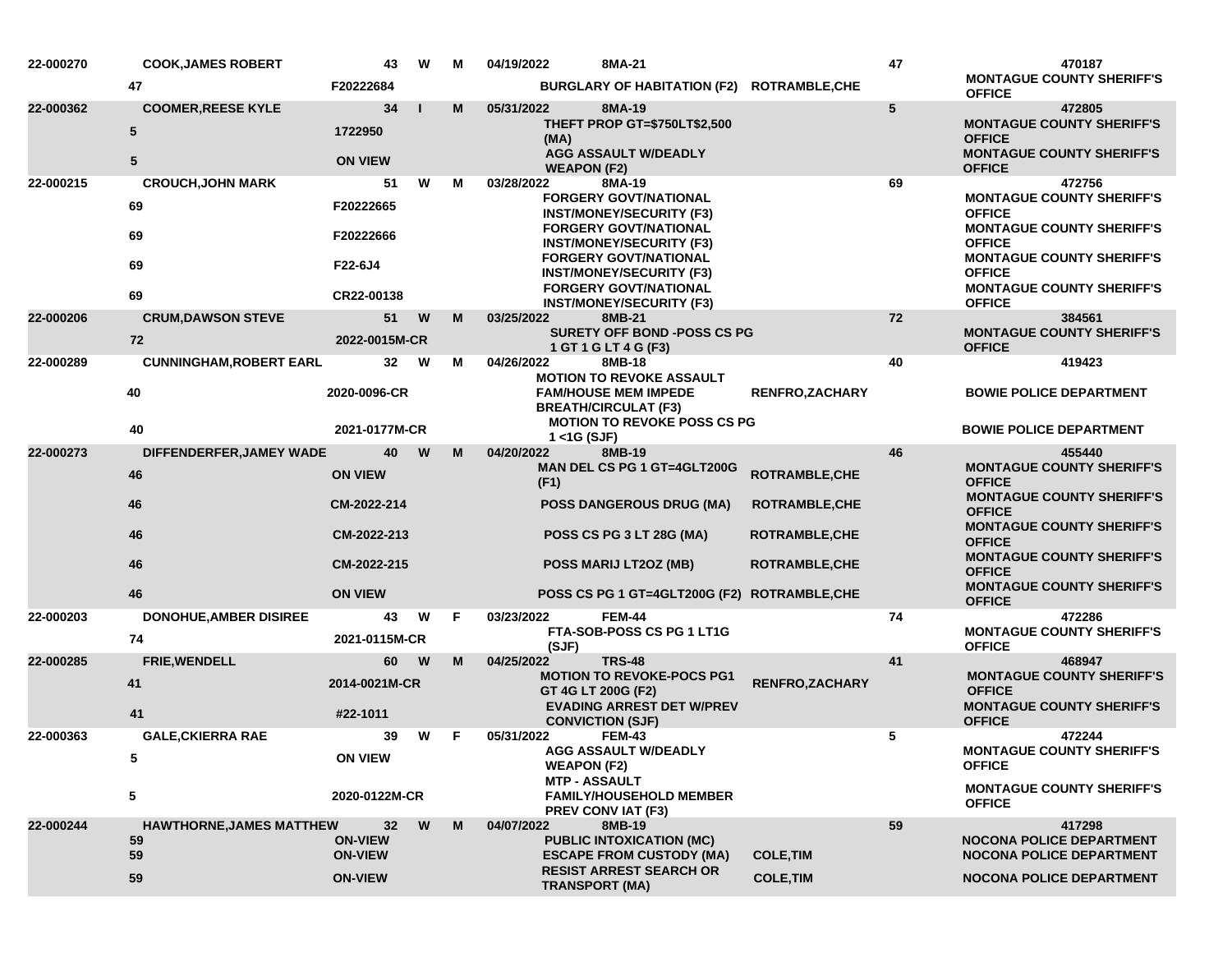|           | 59                              | 2017-0169M-CR             |   |   | MTR COMM SUPERV - BURGLARY COLE, TIM<br><b>OF HABITATION (F2)</b>                                       |                      |    | <b>MONTAGUE COUNTY SHERIFF'S</b><br><b>OFFICE</b>                |
|-----------|---------------------------------|---------------------------|---|---|---------------------------------------------------------------------------------------------------------|----------------------|----|------------------------------------------------------------------|
|           | 59                              | M20222168                 |   |   | <b>ASSAULT AGAINST ELDERLY OR</b><br><b>DISABLED INDIVIDUAL (MA)</b>                                    |                      |    | <b>MONTAGUE COUNTY SHERIFF'S</b><br><b>OFFICE</b>                |
|           | 59                              | F20222680                 |   |   | <b>AGG ASSAULT CAUSES SERIOUS COLE, TIM</b><br><b>BODILY INJ (F2)</b><br>SURETY OFF BOND - DLWI W/ PREV |                      |    | <b>MONTAGUE COUNTY SHERIFF'S</b><br><b>OFFICE</b>                |
|           | 59                              | M20222169                 |   |   | <b>CONVICTION/SUSPENSION W/O</b><br><b>FINANCIAL RESPONSIBILTY (MB)</b>                                 |                      |    | <b>MONTAGUE COUNTY SHERIFF'S</b><br><b>OFFICE</b>                |
|           | 59                              | 2017-0171M-CR             |   |   | <b>MTR - BURGLARY OF HABITATION</b><br>(F2)                                                             |                      |    | <b>MONTAGUE COUNTY SHERIFF'S</b><br><b>OFFICE</b>                |
| 22-000338 | <b>HILL, JOHN CHRISTOPHER</b>   | 37                        | W | M | 8MA-18<br>05/17/2022                                                                                    |                      | 19 | 387392                                                           |
|           | 19                              | <b>ON-VIEW</b>            |   |   | <b>IMPERSONATE PUBLIC SERVANT</b><br>(F3)                                                               |                      |    | <b>BOWIE POLICE DEPARTMENT</b>                                   |
| 22-000279 | <b>HOGUE, MASON EDWIN</b>       | 29                        | W | M | 04/21/2022<br>8MB-19                                                                                    |                      | 45 | 472781                                                           |
|           | 45                              | <b>ON-VIEW</b>            |   |   | <b>FAIL TO IDENTIFY GIVING</b><br><b>FALSE/FICTITIOUS INFO (MB)</b>                                     | YANDELL, TRAVIS      |    | <b>BOWIE POLICE DEPARTMENT</b>                                   |
|           | 45                              | <b>ON-VIEW</b>            |   |   | UNAUTH USE OF VEHICLE (SJF)                                                                             | YANDELL, TRAVIS      |    | <b>BOWIE POLICE DEPARTMENT</b>                                   |
|           | 45                              | <b>ON-VIEW</b>            |   |   | <b>POSSESSION OF DRUG</b><br><b>PARAPHERNALIA - CLASS C (MC)</b>                                        |                      |    | <b>BOWIE POLICE DEPARTMENT</b>                                   |
|           | 45                              | 01-164411                 |   |   | THEFT PROP GT=\$2,500LT\$30K<br>(SJF)                                                                   | YANDELL, TRAVIS      |    | <b>BOWIE POLICE DEPARTMENT</b>                                   |
|           | 45                              | 01-164567                 |   |   | <b>CREDIT CARD OR DEBIT CARD</b><br><b>ABUSE (SJF)</b>                                                  | YANDELL, TRAVIS      |    | <b>BOWIE POLICE DEPARTMENT</b>                                   |
|           | 45<br>45                        | 01-164719<br>003025       |   |   | <b>BURGLARY OF VEHICLE (MA)</b><br>POSS CS PG 1 LT1G (SJF)                                              | YANDELL, TRAVIS      |    | <b>BOWIE POLICE DEPARTMENT</b><br><b>BOWIE POLICE DEPARTMENT</b> |
|           | 45                              | 01-164824                 |   |   | THEFT PROP GT=\$2,500LT\$30K<br>(SJF)                                                                   |                      |    | <b>BOWIE POLICE DEPARTMENT</b>                                   |
|           | 45<br>45                        | 01-164876<br>W-2022-00049 |   |   | UNAUTH USE OF VEHICLE (SJF) YANDELL, TRAVIS<br>THEFT PROP GT=\$30KLT\$150K (F3)                         |                      |    | <b>BOWIE POLICE DEPARTMENT</b><br><b>BOWIE POLICE DEPARTMENT</b> |
| 22-000258 | <b>HUNEKE, JIMMY LEE</b>        | 25                        | W | М | 04/14/2022<br>8M-14<br><b>POSS OR PROMOTION OF CHILD</b>                                                |                      | 52 | 469445<br><b>MONTAGUE COUNTY SHERIFF'S</b>                       |
|           | 52                              | CF-2022-189               |   |   | <b>PORNOGRAPHY (F3)</b>                                                                                 |                      |    | <b>OFFICE</b>                                                    |
|           | 52                              | CF-2022-190               |   |   | POSS OR PROMOTION OF CHILD<br><b>PORNOGRAPHY (F2)</b>                                                   |                      |    | <b>MONTAGUE COUNTY SHERIFF'S</b><br><b>OFFICE</b>                |
|           | 52                              | CF-2022-191               |   |   | <b>POSS OR PROMOTION OF CHILD</b><br><b>PORNOGRAPHY (F3)</b>                                            |                      |    | <b>MONTAGUE COUNTY SHERIFF'S</b><br><b>OFFICE</b>                |
|           | 52                              | CF-2022-192               |   |   | <b>POSS OR PROMOTION OF CHILD</b><br><b>PORNOGRAPHY (F2)</b>                                            |                      |    | <b>MONTAGUE COUNTY SHERIFF'S</b><br><b>OFFICE</b>                |
|           | 52                              | CF-2022-193               |   |   | <b>POSS OR PROMOTION OF CHILD</b><br><b>PORNOGRAPHY (F3)</b>                                            |                      |    | <b>MONTAGUE COUNTY SHERIFF'S</b><br><b>OFFICE</b>                |
|           | 52                              | CF-2022-194               |   |   | <b>POSS OR PROMOTION OF CHILD</b><br>PORNOGRAPHY (F3)                                                   |                      |    | <b>MONTAGUE COUNTY SHERIFF'S</b><br><b>OFFICE</b>                |
| 22-000349 | <b>JOHNSTON, SHANNON CURTIS</b> | 41                        | W | M | 05/23/2022<br>8MA-18                                                                                    |                      | 13 | 388189                                                           |
|           | 13                              | 2022-0032M-CR             |   |   | <b>S.O.B. / EVADING ARREST DET</b><br>W/VEH (F3)                                                        | <b>COLE, TIM</b>     |    | <b>MONTAGUE COUNTY SHERIFF'S</b><br><b>OFFICE</b>                |
| 22-000330 | <b>KENT, WILLIAM EARL JR</b>    | 57                        | W | M | 05/13/2022<br>8MB-18                                                                                    |                      | 23 | 431270                                                           |
|           | 23                              | <b>ON VIEW</b>            |   |   | INJURY CHILD/ELDERLY/DISABLE<br>W/INT BODILY INJ (F3)                                                   | <b>BARBER, MARK</b>  |    | <b>MONTAGUE COUNTY SHERIFF'S</b><br><b>OFFICE</b>                |
|           | 23                              | CF-2022-240               |   |   | <b>BURGLARY OF HABITATION (F2)</b>                                                                      |                      |    | <b>MONTAGUE COUNTY SHERIFF'S</b><br><b>OFFICE</b>                |
| 22-000303 | KIMBRELL, ZACHARY TAYLUR        | 26                        | W | M | 05/03/2022<br>8MB-18                                                                                    |                      | 33 | 470826                                                           |
|           | 33                              | 2017-0055M-CR             |   |   | <b>MOTION TO REVOKE COMMUNITY</b><br><b>SUPERVISION BURGLARY OF</b><br><b>HABITION (F2)</b>             | <b>POWERS, BRIAN</b> |    | <b>CLAY COUNTY</b>                                               |
|           | 33                              | 2018-0080M-CR             |   |   |                                                                                                         | <b>POWERS, BRIAN</b> |    | <b>CLAY COUNTY</b>                                               |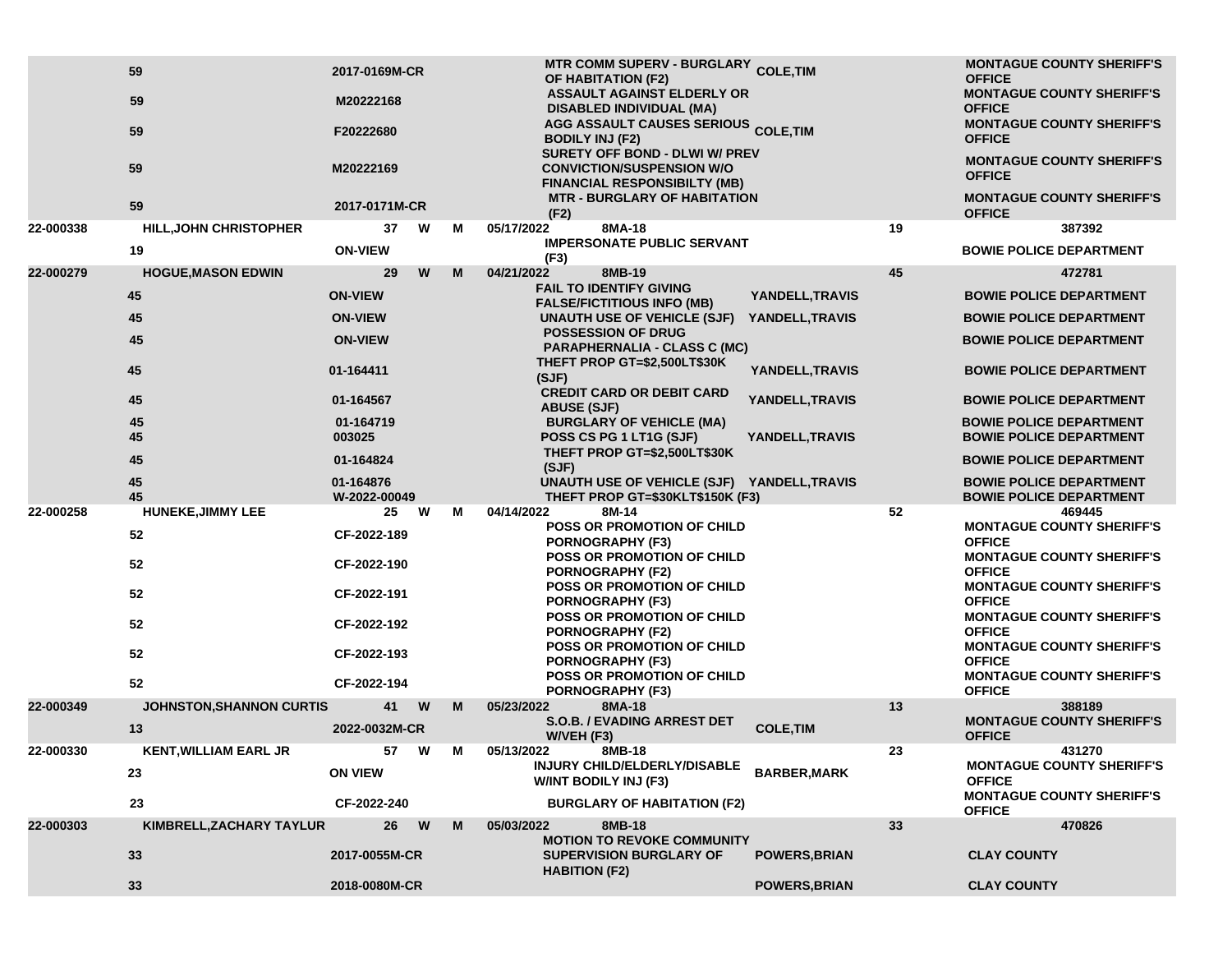|           |                                     |                      |          |     | <b>MOTION TO REVOKE COMMUNITY</b><br><b>SUPERVISION POSS MARIJ GT2</b><br><b>OZLT=4OZ DRUG FREE ZONE</b><br>(SJF)<br><b>CRIMINAL MISCHIEF</b> |                        |              | <b>MONTAGUE COUNTY SHERIFF'S</b>                                 |
|-----------|-------------------------------------|----------------------|----------|-----|-----------------------------------------------------------------------------------------------------------------------------------------------|------------------------|--------------|------------------------------------------------------------------|
|           | 33                                  | CJ-2022-240-D        |          |     | GT=\$100LT\$750 (MB)                                                                                                                          |                        |              | <b>OFFICE</b>                                                    |
| 22-000212 | <b>KNOWLES, THOMAS MYRON</b>        | 34                   | w        | M   | 03/26/2022<br>8MB-21<br><b>MAN DEL CS PG 1 GT=1GLT4G</b>                                                                                      |                        | 71           | 423250<br><b>MONTAGUE COUNTY SHERIFF'S</b>                       |
|           | 71                                  | <b>ON VIEW</b>       |          |     | (F2)<br><b>RESIST ARREST SEARCH OR</b>                                                                                                        | RENFRO, ZACHARY        |              | <b>OFFICE</b><br><b>MONTAGUE COUNTY SHERIFF'S</b>                |
|           | 71                                  | <b>ON VIEW</b>       |          |     | <b>TRANSPORT (MA)</b>                                                                                                                         | <b>RENFRO, ZACHARY</b> |              | <b>OFFICE</b><br><b>MONTAGUE COUNTY SHERIFF'S</b>                |
|           | 71                                  | 1707344D             |          |     | POSS CS PG 1/1-B LT 1G (SJF)<br>FAIL TO COMPLY SEX OFF DUTY                                                                                   |                        |              | <b>OFFICE</b><br><b>MONTAGUE COUNTY SHERIFF'S</b>                |
|           | 71                                  | F20222675            |          |     | TO REG LIFE/90 DAY (F2)                                                                                                                       | RENFRO, ZACHARY,       |              | <b>OFFICE</b>                                                    |
| 22-000354 | <b>LEMONS, DANIEL DEWAYNE</b><br>13 | 36<br><b>ON VIEW</b> | W        | M   | 05/23/2022<br>8MA-18<br><b>POSS CS PG 1 GT=200GLT400G</b>                                                                                     |                        | 13           | 444371<br><b>MONTAGUE COUNTY SHERIFF'S</b>                       |
| 22-000291 | <b>LOWERY, MELISSA LYNN</b>         | 41                   | W        | F   | (F1)<br><b>FEM-43</b><br>04/27/2022                                                                                                           |                        | 39           | <b>OFFICE</b><br>469767                                          |
|           | 39                                  | 0500067095           |          |     | <b>CAPIAS - UNAUTHORIZED</b><br><b>BURNING (MC)</b>                                                                                           |                        |              | <b>BOWIE POLICE DEPARTMENT</b>                                   |
|           | 39                                  | 0500066851           |          |     | <b>CAPIAS - UNAUTHORIZED</b><br><b>BURNING (MC)</b>                                                                                           |                        |              | <b>BOWIE POLICE DEPARTMENT</b>                                   |
|           | 39<br>39                            | 0500067332<br>003021 |          |     | <b>UNAUTHORIZED BURNING (MC)</b><br><b>ARSON (F2)</b>                                                                                         | <b>JORDAN, COLLIN</b>  |              | <b>BOWIE POLICE DEPARTMENT</b><br><b>BOWIE POLICE DEPARTMENT</b> |
| 22-000352 | <b>MCMAHON, JEFFREY WAYNE</b>       | 47                   | W        | M   | 8MB-21<br>05/23/2022                                                                                                                          |                        | 13           | 469018<br><b>MONTAGUE COUNTY SHERIFF'S</b>                       |
|           | 13                                  | <b>ON VIEW</b>       |          |     | MAN DEL CS PG 1 GT=1GLT4G (F2)                                                                                                                |                        |              | <b>OFFICE</b><br><b>MONTAGUE COUNTY SHERIFF'S</b>                |
|           | 13                                  | <b>ON VIEW</b>       |          |     | POSS CS PG 1 GT=4GLT200G (F2)<br><b>PAROLE VIOLATION-BLUE</b>                                                                                 |                        |              | <b>OFFICE</b><br><b>MONTAGUE COUNTY SHERIFF'S</b>                |
|           | 13                                  | 05-23-2022-05038606  |          |     | <b>WARRANT()</b>                                                                                                                              |                        |              | <b>OFFICE</b>                                                    |
| 22-000366 | <b>MITCHELL, ROBERT NEIL</b>        | 36                   | W        | M   | 8MA-19<br>06/02/2022<br><b>ASSAULT CAUSES BODILY</b>                                                                                          |                        | 3            | 472250<br><b>MONTAGUE COUNTY SHERIFF'S</b>                       |
|           | 3                                   | <b>ON VIEW</b>       |          |     | <b>INJURY FAMILY MEMBER (MA)</b>                                                                                                              |                        |              | <b>OFFICE</b>                                                    |
| 22-000351 | <b>MORGAN, THOMAS JEFFERSON</b>     | $22 \overline{ }$    | W        | M   | 05/23/2022<br>8M-14<br><b>INJURY CHILD/ELDERLY/DISABLE</b>                                                                                    |                        | 13           | 472801<br><b>MONTAGUE COUNTY SHERIFF'S</b>                       |
|           | 13                                  | 003035               |          |     | <b>W/INT SBI/MENTAL (F1)</b>                                                                                                                  | RENFRO, ZACHARY        |              | <b>OFFICE</b>                                                    |
| 22-000022 | <b>NEISS, JERRY ALAN</b>            | 35                   | W        | M   | 01/12/2022<br>1M-46<br>FAIL TO COMPLY SEX OFF DUTY                                                                                            |                        | 144          | 464970<br><b>MONTAGUE COUNTY SHERIFF'S</b>                       |
|           | 144                                 | F20212625            |          |     | TO REG LIFE/ANNUAL (F3)                                                                                                                       | <b>JORDAN, COLLIN</b>  |              | <b>OFFICE</b>                                                    |
| 22-000216 | <b>NEWSOME, SONIA DANN</b>          | 46                   | W        | F   | 03/28/2022<br><b>FEM-43</b><br><b>FORGERY GOVT/NATIONAL</b>                                                                                   |                        | 69           | 472757<br><b>MONTAGUE COUNTY SHERIFF'S</b>                       |
|           | 69                                  | F20222667            |          |     | <b>INST/MONEY/SECURITY (F3)</b>                                                                                                               | <b>MARSH, LEE ANN</b>  |              | <b>OFFICE</b>                                                    |
|           | 69                                  | F20222668            |          |     | <b>FORGERY GOVT/NATIONAL</b><br><b>INST/MONEY/SECURITY (F3)</b>                                                                               | Marsh, Lee Ann         |              | <b>MONTAGUE COUNTY SHERIFF'S</b><br><b>OFFICE</b>                |
| 22-000243 | <b>OWENS, ANGELA MICHELLE</b>       | 37                   | <b>W</b> | - F | 04/06/2022<br><b>FEM-44</b>                                                                                                                   |                        | 60           | 458568                                                           |
|           | 60                                  | 2021-0040M-CR        |          |     | <b>FAILURE TO APPEAR DECLARING</b><br><b>BOND INSUFFICIENT UNAUTH USEROTRAMBLE, CHE</b><br>OF VEHICLE (SJF)                                   |                        |              | <b>MONTAGUE COUNTY SHERIFF'S</b><br><b>OFFICE</b>                |
|           | 60                                  | 2021-0067M-CR        |          |     | <b>FAILURE TO APPEAR-DECLARING</b><br><b>BOND INSUFFICIENT- POSS CS PG ROTRAMBLE, CHE</b><br>1 LT 1 G DRUG FREE ZONE (F3)                     |                        |              | <b>MONTAGUE COUNTY SHERIFF'S</b><br><b>OFFICE</b>                |
|           | 60                                  | 2021FW003085         |          |     | POSS CS PG 1 GT=1GLT4G (F3)                                                                                                                   | <b>CUMMINGS,ERICK</b>  |              | <b>MONTAGUE COUNTY SHERIFF'S</b><br><b>OFFICE</b>                |
| 22-000369 | <b>ROBERTS, CODY WAYNE</b>          | 33 W                 |          | M   | 06/04/2022<br>8MB-21                                                                                                                          |                        | $\mathbf{1}$ | 472806                                                           |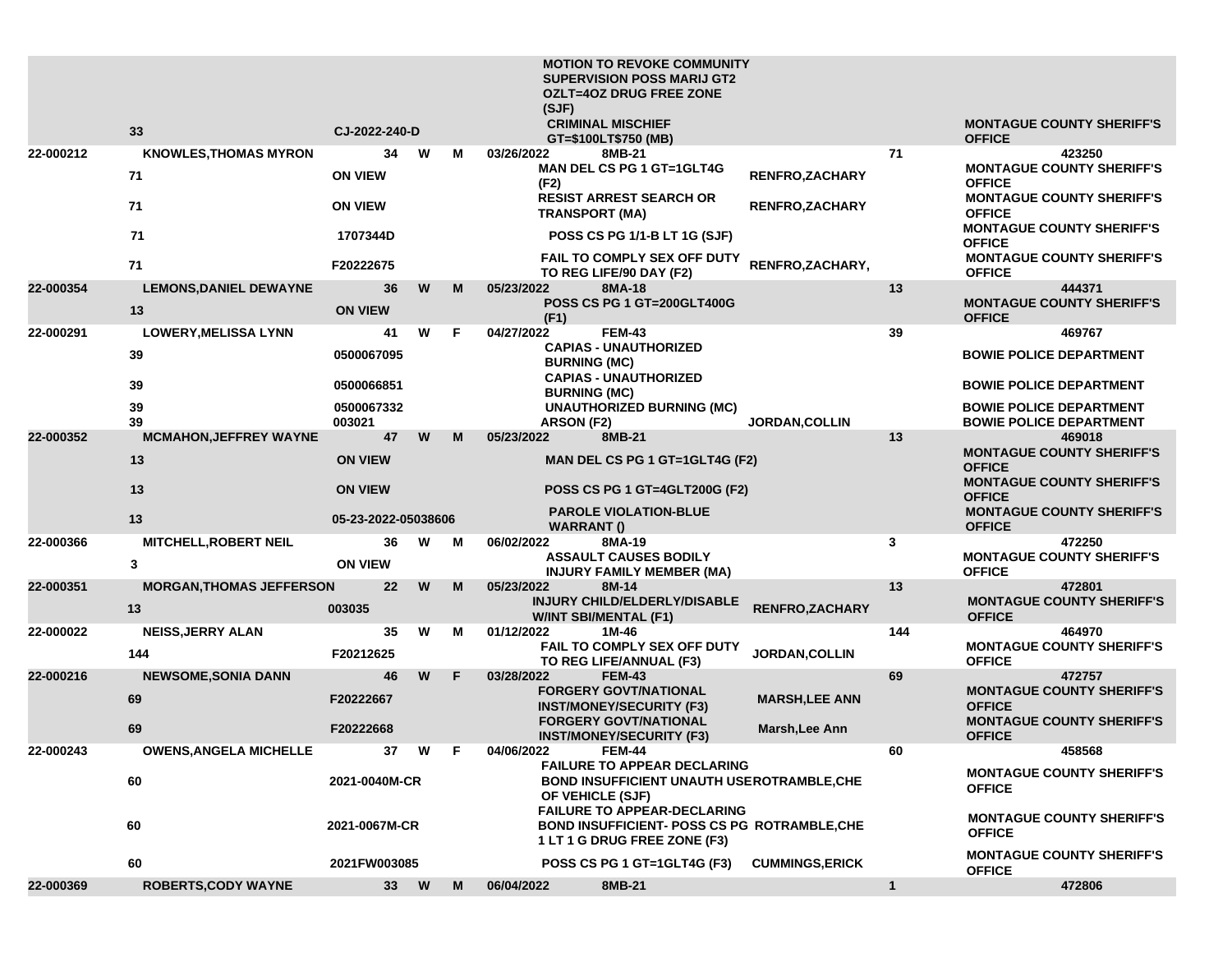|           | $\mathbf{1}$                           | M20222145            |          |   | <b>ASSAULT CAUSES BODILY</b><br><b>INJURY FAMILY MEMBER (MA)</b>                          |                        |              | <b>MONTAGUE COUNTY SHERIFF'S</b><br><b>OFFICE</b>           |
|-----------|----------------------------------------|----------------------|----------|---|-------------------------------------------------------------------------------------------|------------------------|--------------|-------------------------------------------------------------|
| 21-000266 | <b>SANDERS, LANE JOSEPH</b>            | 25                   | W        | м | 05/07/2021<br>2M-11                                                                       |                        | 394          | 471332                                                      |
|           | 394                                    | 2020-0133M-CR        |          |   | <b>MTP - POSS CS PG 1</b><br>GT=4GLT200G (F2)<br><b>MTP - EVADING ARREST</b>              | <b>WILLIAMS, ROGER</b> |              | <b>BOWIE POLICE DEPARTMENT</b>                              |
|           | 394                                    | 2020-0134M-CR        |          |   | <b>DETENTION W/VEH OR</b><br><b>WATERCRAFT (SJF)</b>                                      | Williams, Roger        |              | <b>BOWIE POLICE DEPARTMENT</b>                              |
|           | 394                                    | <b>ON VIEW</b>       |          |   | <b>RESIST ARREST SEARCH OR</b><br><b>TRANSPORT (MA)</b>                                   | Williams, Roger        |              | <b>BOWIE POLICE DEPARTMENT</b>                              |
| 22-000257 | <b>SNIDER, KENNETH CHARLES</b>         | 44                   | W        | M | 04/14/2022<br><b>TRS-48</b>                                                               |                        | 52           | 392980                                                      |
|           | 52                                     | 2018-0219M-CR        |          |   | MTR - POSS CS PG 1 LT1G (SJF) RENFRO, ZACHARY                                             |                        |              | <b>MONTAGUE COUNTY SHERIFF'S</b><br><b>OFFICE</b>           |
|           | 52                                     | 003020               |          |   | <b>SOB-POSS MARIJ LT2OZ (MB)</b>                                                          | <b>RENFRO,ZACHARY</b>  |              | <b>MONTAGUE COUNTY SHERIFF'S</b><br><b>OFFICE</b>           |
|           | 52                                     | <b>ON VIEW</b>       |          |   | POSS CS PG 1 LT1G DRUG FREE<br>ZONE (F3)                                                  | <b>RENFRO, ZACHARY</b> |              | <b>MONTAGUE COUNTY SHERIFF'S</b><br><b>OFFICE</b>           |
|           | 52                                     | <b>ON VIEW</b>       |          |   | <b>DRIVING W/LIC INV W/PREV</b><br><b>CONV/SUSP/W/O FIN RES (MB)</b>                      |                        |              | <b>MONTAGUE COUNTY SHERIFF'S</b><br><b>OFFICE</b>           |
| 22-000368 | <b>SPRAGUE, NICK TYLER</b><br>3        | 30<br>20-110         | W        | М | 06/02/2022<br>8MB-19<br><b>SOB-DRIVING WHILE LICENSE</b><br><b>SUSPENDED/INVALID (MB)</b> |                        | 3            | 472123<br><b>MONTAGUE COUNTY SHERIFF'S</b><br><b>OFFICE</b> |
| 22-000026 | STEWART, SILVER SHADOW                 | 25                   | W        | M | 01/14/2022<br>$1M-47$                                                                     |                        | 142          | 469271                                                      |
|           | 142                                    | <b>ON VIEW</b>       |          |   | <b>MAN DEL CS PG 2 OR 2-A</b><br>GT=4GLT400G (F1)                                         | <b>JORDAN,COLLIN</b>   |              | <b>MONTAGUE COUNTY SHERIFF'S</b><br><b>OFFICE</b>           |
|           | 142                                    | <b>ON VIEW</b>       |          |   | POSS MARIJ GT4OZLT=5LBS (SJF) JORDAN, COLLIN                                              |                        |              | <b>MONTAGUE COUNTY SHERIFF'S</b><br><b>OFFICE</b>           |
|           | 142                                    | <b>ON VIEW</b>       |          |   | THEFT PROP GT=\$2,500LT\$30K<br>(SJF)                                                     | <b>JORDAN, COLIN</b>   |              | <b>MONTAGUE COUNTY SHERIFF'S</b><br><b>OFFICE</b>           |
|           | 142                                    | <b>ON VIEW</b>       |          |   | <b>MAN DEL CS PG 1 GT=1GLT4G</b><br>(F2)                                                  | <b>JORDAN, COLLIN</b>  |              | <b>MONTAGUE COUNTY SHERIFF'S</b><br><b>OFFICE</b>           |
|           | 142                                    | <b>ON VIEW</b>       |          |   | <b>IMPERSONATE PUBLIC SERVANT</b><br>(F3)                                                 | JORDAN, COLLIN         |              | <b>MONTAGUE COUNTY SHERIFF'S</b><br><b>OFFICE</b>           |
|           | 142                                    | 2021-0001M-CR        |          |   | <b>MOTION TO PROCEED W/ ADJ</b><br><b>GUILT-POSS CS PG1&lt;1G (SJF)</b>                   |                        |              | <b>MONTAGUE COUNTY SHERIFF'S</b><br><b>OFFICE</b>           |
|           | 142                                    | M20222151            |          |   | <b>BURGLARY OF VEHICLE (MA)</b>                                                           | <b>JORDAN, COLLIN</b>  |              | <b>MONTAGUE COUNTY SHERIFF'S</b><br><b>OFFICE</b>           |
| 22-000361 | <b>THOMAS, CHRISTOPHER JAMES</b><br>6  | 19<br>7563           | W        | м | 8MA-18<br>05/30/2022<br>SOB-POSS CS PG 1 LT1G (SJF)                                       |                        | 6            | 472804<br><b>BONDING COMPANIES</b>                          |
|           | 6                                      | 2021-0346CCL2        |          |   | <b>SOB-CRIMINAL MISCHIEF</b><br>GT=\$100LT\$750 (MB)                                      |                        |              | <b>BONDING COMPANIES</b>                                    |
| 22-000353 | <b>THOMASON, MARY IONA</b>             | 17                   | W        | F | 05/23/2022<br><b>FEM-44</b>                                                               |                        | 13           | 472694                                                      |
|           | 13                                     | <b>ON VIEW</b>       |          |   | <b>MAN DEL CS PG 1 GT=1GLT4G</b><br>(F2)                                                  | <b>ROTRAMBLE,CHE</b>   |              | <b>MONTAGUE COUNTY SHERIFF'S</b><br><b>OFFICE</b>           |
|           | 13                                     | <b>ON VIEW</b>       |          |   | POSS CS PG 1 GT=4GLT200G (F2) ROTRAMBLE, CHE                                              |                        |              | <b>MONTAGUE COUNTY SHERIFF'S</b><br><b>OFFICE</b>           |
| 22-000334 | <b>TOWERY, CHRISTOPHER JAMES</b>       | 45                   | W        | M | 05/15/2022<br><b>SEG-23</b>                                                               |                        | 21           | 469602                                                      |
| 22-000370 | 21<br><b>TUCKER, TYLER PATRICK</b>     | <b>ON VEIW</b><br>19 | W        | M | <b>UNAUTH USE OF VEHICLE (SJF)</b><br>06/04/2022<br><b>SEG-26</b>                         |                        | $\mathbf{1}$ | <b>NOCONA POLICE DEPARTMENT</b><br>472807                   |
|           | $\mathbf{1}$                           | <b>ON VIEW</b>       |          |   | POSS MARIJ LT2OZ (MB)                                                                     |                        |              | <b>MONTAGUE COUNTY SHERIFF'S</b><br><b>OFFICE</b>           |
| 22-000350 | <b>WALDEN, LOUIS, ROBERT</b>           | 43                   | <b>W</b> | М | 8MA-21<br>05/23/2022                                                                      |                        | 13           | 471043                                                      |
|           | 13                                     | 2018-0072M-CR        |          |   | <b>M.T.R. / EVADING ARREST DET</b><br>W/VEH (F3)                                          | <b>GREENWOOD, TODD</b> |              | <b>MONTAGUE COUNTY SHERIFF'S</b><br><b>OFFICE</b>           |
| 22-000318 | <b>WHITFIELD, WELDON WILLIAM</b><br>27 | 0500066023           | 41 W     | M | 8MA-19<br>05/09/2022<br><b>FAILURE TO APPEAR (MC)</b>                                     |                        | 27           | 463595                                                      |